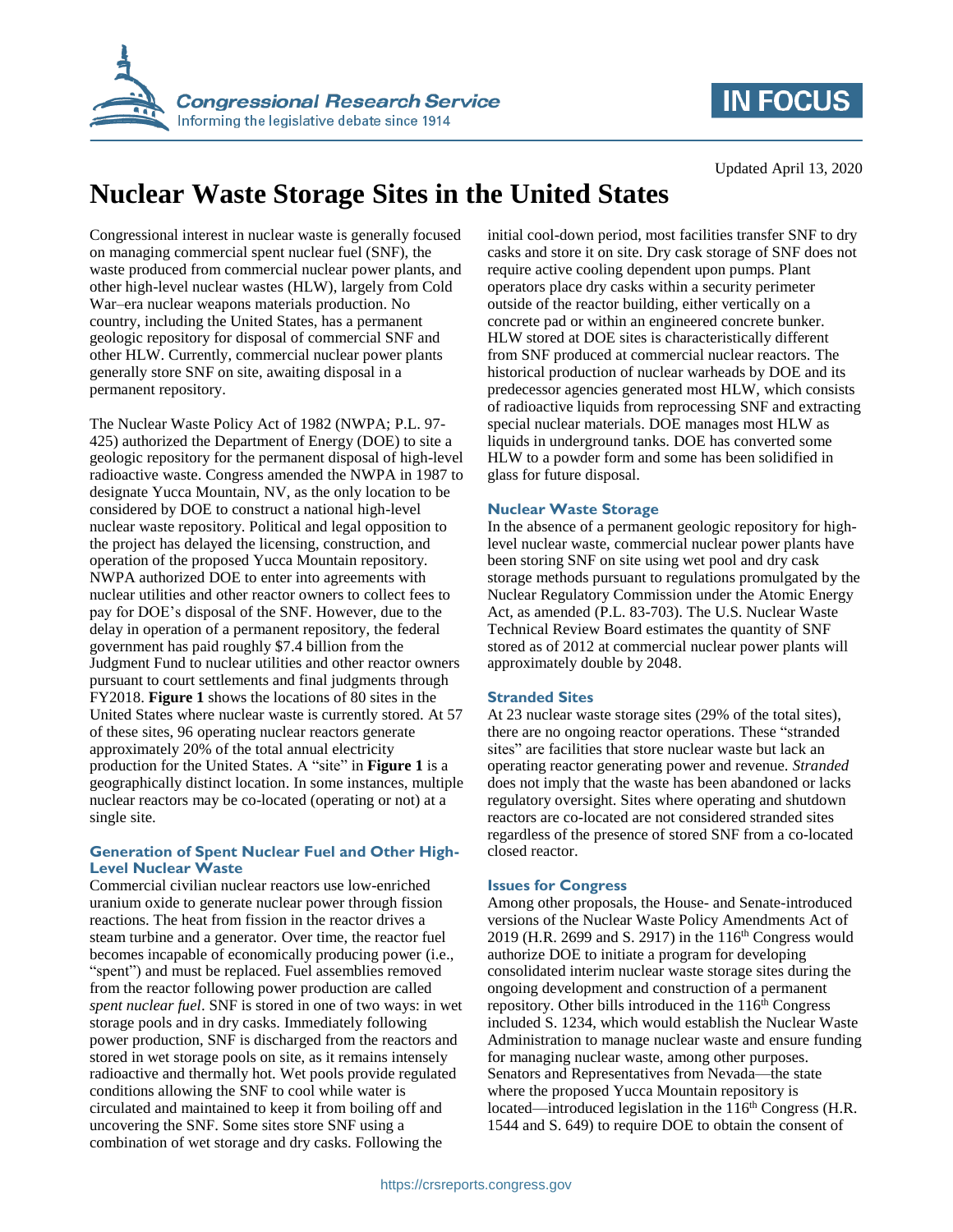local and state governments prior to expenditures from the Nuclear Waste Fund for the repository.



#### <span id="page-1-0"></span>**Figure 1. Nuclear Waste Storage Sites in the United States**

**Sources:** Compiled by CRS using various U.S. Nuclear Regulatory Commission and Nuclear Energy Institute sources, including *Evaluation of Options for Permanent Geologic Disposal of Spent Nuclear Fuel and High-Level Radioactive Waste in Support of a Comprehensive National Nuclear Fuel Cycle Strategy*, FCRD-UFD-2013-000371, Revision 1; SAND2014-0187P (vol. I); SAND2014-0189P (vol. II), April 15, 2014; DOE, *Report to Congress on the Demonstration of the Interim Storage of Spent Nuclear Fuel from Decommissioned Nuclear Power Reactor Sites*, DOE/RW-0596, December 2008; Frank Marcinowski, *Overview of DOE's Spent Nuclear Fuel and High-Level Waste: Presentation to the Blue Ribbon Commission on America's Nuclear Future*, DOE, March 25, 2010.

**Notes:** *Nuclear waste* refers to spent nuclear fuel from commercial nuclear power plants and other high-level nuclear waste. The locations of research reactor sites, special nuclear materials (e.g., plutonium-239 and uranium-235), transuranic wastes, or low-level nuclear wastes were not included in this analysis. No nuclear waste storage sites are located in Alaska or Hawaii.

#### **For more information, see these other CRS products:**

- CRS Report RL33461, *Civilian Nuclear Waste Disposal*, by Mark Holt.
- CRS Report R42513, *U.S. Spent Nuclear Fuel Storage*, by James D. Werner.
- CRS Report R42853, *Nuclear Energy: Overview of Congressional Issues*, by Mark Holt.
- CRS Report R45306, *The U.S. Nuclear Weapons Complex: Overview of Department of Energy Sites*, by Amy F. Woolf and James D. Werner.
- CRS Report R45753, *The Front End of the Nuclear Fuel Cycle: Current Issues*, by Lance N. Larson

**Lance N. Larson**, Analyst in Environmental Policy

**IF11201**